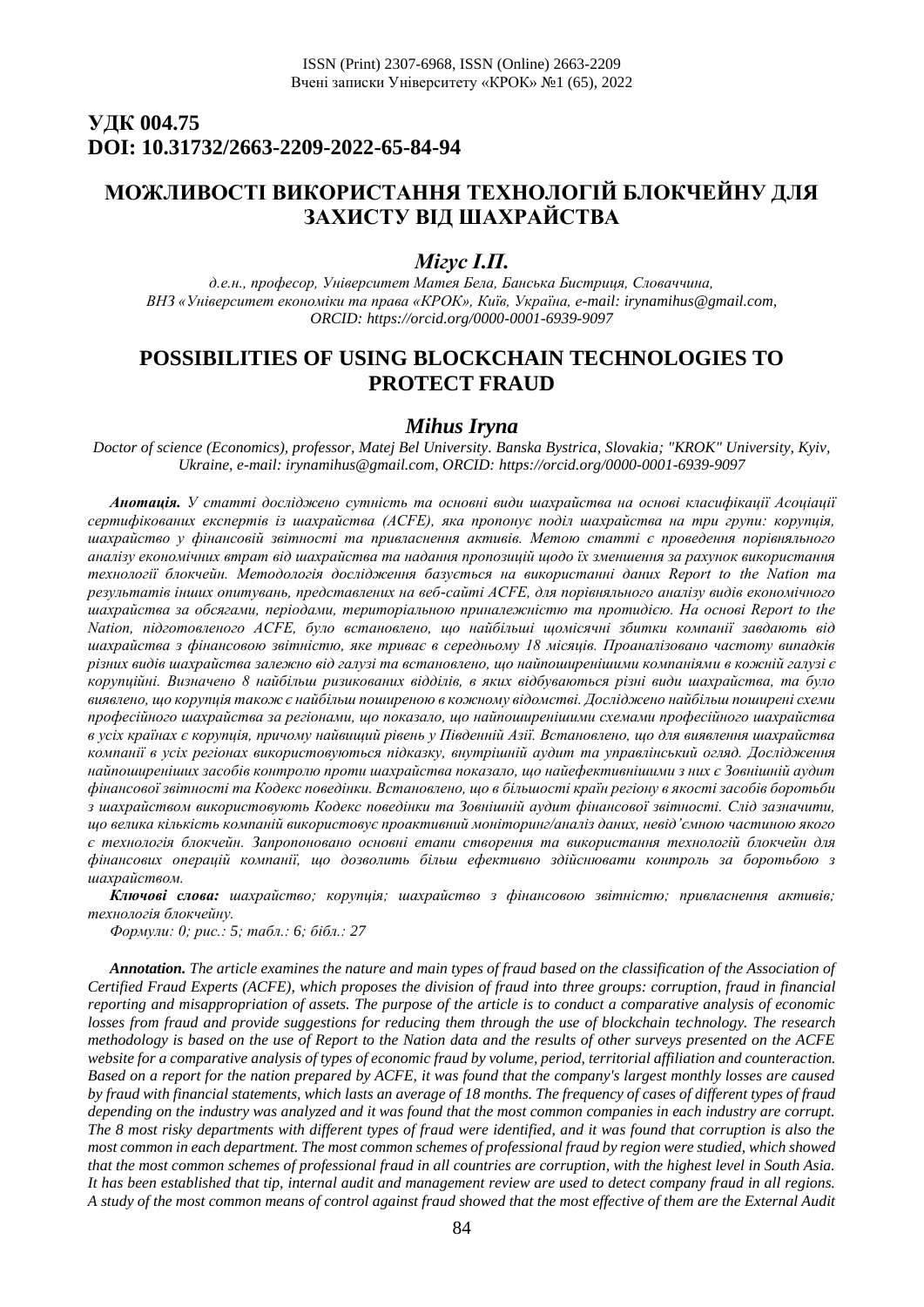*of Financial Statements and the Code of Conduct. It has been established that in most countries of the region the Code of Conduct and the External Audit of Financial Statements are used as anti-fraud tools. It should be noted that a large number of companies use proactive monitoring / analysis of data, of which blockchain technology is an integral part. The main stages of creation and use of blockchain technologies for the financial operations of the company are offered, which will allow more effective control over the fight against fraud.*

*Key words: fraud; corruption; fraud with financial statements; appropriation of assets; blockchain technology. Formulas: 0; fig.: 5; tabl.: 6; bibl.: 27*

*Introduction.* Economic fraud, unfortunately, is an integral part of any business, which, in order to achieve its goals, must also fight its consequences and prevent its occurrence. The management of each company is aware of the need for such work and creates the conditions for neutralizing possible manifestations of economic fraud.

The COVID-19 pandemic has significantly affected the activities of all companies and their business processes. In turn, this could not but affect the transformation of both the types of economic fraud and the tools to neutralize them.

*Literature review.* The research of many scientists has studied the nature of fraud. Recent reviews of the relevant literature acknowledge that fraud is a social construction (Cooper, Dacin, & Palmer, 2013 [1]; Taylor, 2007 [2]; Toms, 2017 [3]). A study of types of fraud has shown that they differ depending on the type and financial activity (Biegelman, 2013 [4]; Goldmann, 2010 [5]).

The main types of fraud in the field of company management are corporate fraud (Comer, 2003 [6]; O'Gara, 2004 [7]) and management fraud (O'Gara, 2004 [7]). The main types of financial fraud are: financial fraud (Pontell/Frid, 2000 [8]; Young, 2006 [9]; Harrington, 2012 [10]; Gough, 2013 [11]), securities fraud (Cronin/Evansburg/Garfinkle-Huff, 2001 [12]; Wang, 2010 [13]; Straney, 2011 [14]; Yu, 2013 [15]), accounting fraud  $(Henselmann/Hofmann, 2010 [16]:$ Kat/Lakeman, 2010 [17]), financial statement fraud (Zack, 2013 [18]), financial institution fraud (Pontell/Calavita/Tillman, 1994 [19]; Shepherd/Wagner/Williams, 2001 [20]), fiduciary fraud (Rosoff/Pontell/Tillman, 2014 [21]), bank fraud (Subramanian, 2014 [22]), investment fraud (Naylor, 2007 [23]), brokerage fraud (Stoneman/Schulz, 2002 [24]), and insurance fraud (Viaene/Dedene, 2004 [25]).

The most complete classification of types of fraud is presented in the materials of the Association of Certified Fraud Examiners (Table 1). Association of Certified Fraud Examiners (ACFE) is an anti-fraud organisation situated in USA providing training and education. ACFE has conducted detailed studies of fraudulent occurrences of financial statement frauds to recognize such financial statement which are manipulated. ACFE has also enlisted some of the most frequently used tactics to perpetuate frauds in financial statements.

The three main types of Occupational fraud are:

*1) Corruption* is a scheme in which an employee misuses their influence in a business transaction in a way that violates their duty to the employer in order to gain a direct or indirect benefit (e.g., schemes involving bribery or conflicts of interest).

*2) Financial statement fraud* is a scheme in which an employee intentionally causes a misstatement or omission of material information in the organization's financial reports (e.g., employee files fraudulent expense report claiming personal travel or nonexistent meals).

*3) Asset misappropriation* is a scheme in which an employee steals or misuses the employing organization's resources (e.g., theft of company cash, false billing schemes, or inflated expense reports).

*Aims.* The purpose of the article is to conduct a comparative analysis of economic losses from fraud and provide suggestions for reducing them through the use of blockchain technology.

Every two years, ACFE researchers publish the results of a global survey in the so-called «Report to the Nation». Based on expert assessments, this report demonstrates not only the types of fraud, but also the global losses from them.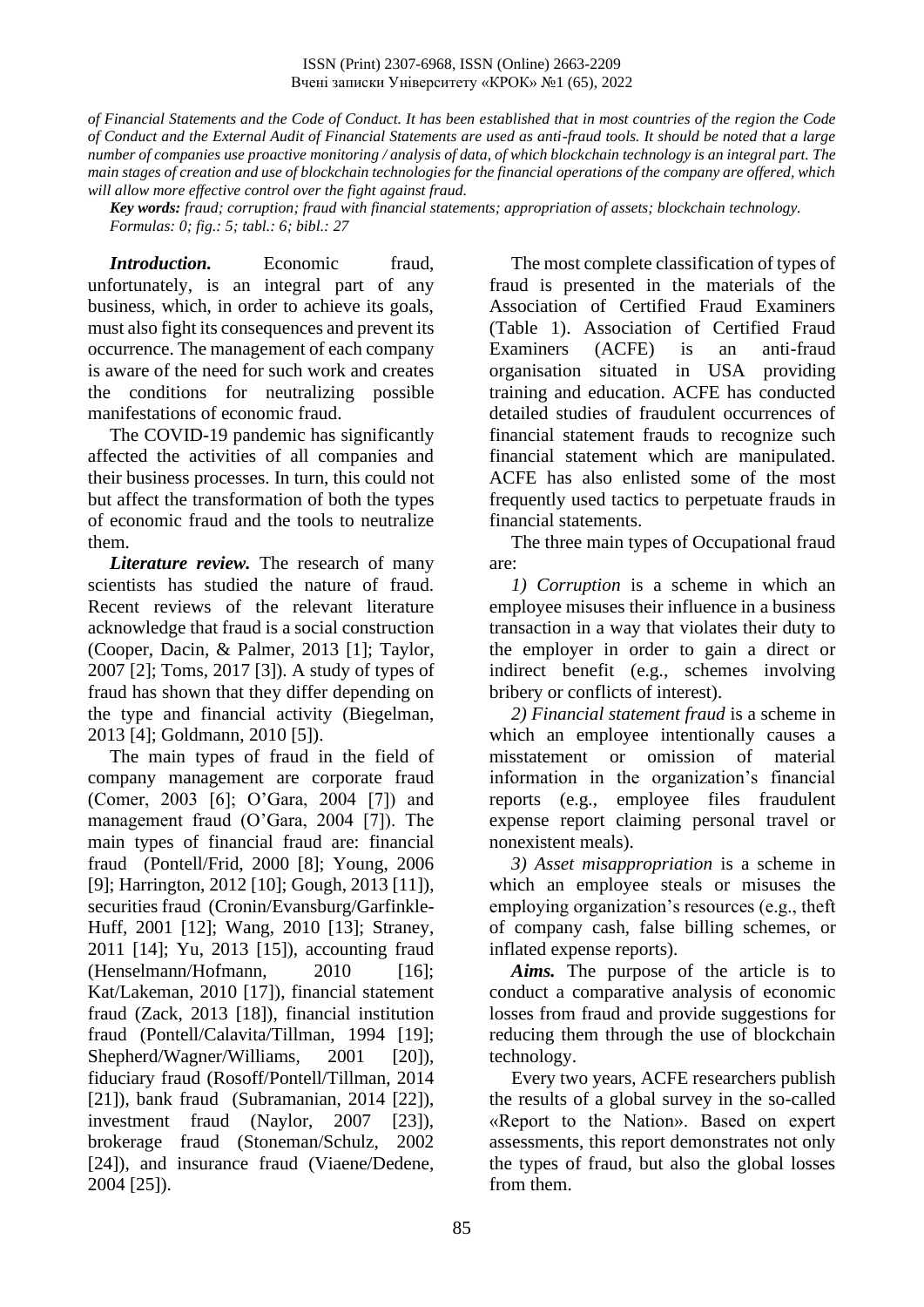The research methodology is based on the use of Report to the Nation data and the results of other surveys presented on the ACFE website for a comparative analysis of types of economic fraud by volumes, periods, territorial affiliation and countermeasures.

Table 1

| Type                       | Kind                        | Scheme                                                   |                                      |                                         |                        |  |  |  |
|----------------------------|-----------------------------|----------------------------------------------------------|--------------------------------------|-----------------------------------------|------------------------|--|--|--|
|                            |                             | <b>Purchasing Schemes</b>                                |                                      |                                         |                        |  |  |  |
|                            | Conflicts of Interest       | Sales Schemes                                            |                                      |                                         |                        |  |  |  |
| Corruption                 |                             | <b>Invoice Kickbacks</b>                                 |                                      |                                         |                        |  |  |  |
|                            | <b>Bribery</b>              | <b>Bid Rigging</b>                                       |                                      |                                         |                        |  |  |  |
|                            |                             | llegal Gratuities                                        |                                      |                                         |                        |  |  |  |
|                            |                             |                                                          | <b>Economic Extortion</b>            |                                         |                        |  |  |  |
|                            |                             | <b>Timing Differences</b>                                |                                      |                                         |                        |  |  |  |
|                            | Net Worth/                  | <b>Fictitious Revenues</b>                               |                                      |                                         |                        |  |  |  |
|                            | <b>Net</b><br><i>Income</i> | Concealed Liabilities and Expenses                       |                                      |                                         |                        |  |  |  |
|                            | Overstatements              | <b>Improper Asset Valuations</b>                         |                                      |                                         |                        |  |  |  |
| <b>Financial Statement</b> |                             | <b>Improper Disclosures</b><br><b>Timing Differences</b> |                                      |                                         |                        |  |  |  |
| <b>Fraud</b>               |                             |                                                          |                                      |                                         |                        |  |  |  |
|                            | Net Worth/                  | <b>Understated Revenues</b>                              |                                      |                                         |                        |  |  |  |
|                            | <b>Net</b><br><i>Income</i> | Overstated Liabilities and Expenses                      |                                      |                                         |                        |  |  |  |
|                            | Understatements             | <b>Improper Asset Valuations</b>                         |                                      |                                         |                        |  |  |  |
|                            |                             | <b>Improper Disclosures</b>                              |                                      |                                         |                        |  |  |  |
|                            |                             | Theft of Cash on Hand                                    |                                      |                                         |                        |  |  |  |
|                            |                             |                                                          | Skimming                             | <b>Sales</b>                            | Unrecorded             |  |  |  |
|                            |                             |                                                          |                                      |                                         | Understated            |  |  |  |
|                            |                             |                                                          |                                      |                                         | Write-Off Schemes,     |  |  |  |
|                            |                             | Theft of Cash<br>Receipts                                |                                      | Receivables                             | <b>Lapping Schemes</b> |  |  |  |
|                            |                             |                                                          |                                      |                                         | Unconcealed            |  |  |  |
|                            | Cash                        |                                                          |                                      | Refunds and Other                       |                        |  |  |  |
| Asset                      |                             |                                                          | Cash Larceny                         |                                         |                        |  |  |  |
| <b>Misappropriation</b>    |                             |                                                          | <b>Billing Schemes</b>               |                                         |                        |  |  |  |
|                            |                             |                                                          | <b>Payroll Schemes</b>               |                                         |                        |  |  |  |
|                            |                             | Fraudulent                                               | <b>Expense Reimbursement Schemes</b> |                                         |                        |  |  |  |
|                            |                             | Disbursements                                            | Check and Payment Tampering          |                                         |                        |  |  |  |
|                            |                             |                                                          | <b>Register Disbursements</b>        |                                         |                        |  |  |  |
|                            |                             | Misuse                                                   |                                      | <b>Asset Requisitions and Transfers</b> |                        |  |  |  |
|                            | Inventory and All           |                                                          | False Sales and Shipping             |                                         |                        |  |  |  |
|                            | Other Assets                | Larceny                                                  |                                      | Purchasing and Receiving                |                        |  |  |  |
|                            |                             |                                                          | <b>Unconcealed Larceny</b>           |                                         |                        |  |  |  |

### **Occupational fraud and abuse classification system (the fraud tree)**

*Source: systematized by the author on the basis of Report to the Nation [26]*

*Results.* Based on the results of Report to the Nation, fraudsters do not necessarily limit themselves to one method of stealing. According to Report to the Nation, 40% involved more than one of the three primary categories of occupational fraud. As noted, 32% of fraudsters committed both asset misappropriation and corruption schemes as part of their crime, 2% misappropriated assets and committed financial statement fraud, 1% engaged in both corruption and financial

statement fraud, and 5% included all three categories in their schemes.

Analysis of the average monthly losses of companies from various types of economic fraud, presented in Fig. 1, shows that the biggest losses the company has from the Financial statement fraud.

The average period of fraud, according to Fig. 2, is 18 months, indicating that all cases of fraud were not spontaneous. Each case of fraud was preceded by training, which could last from 6 to 12 months.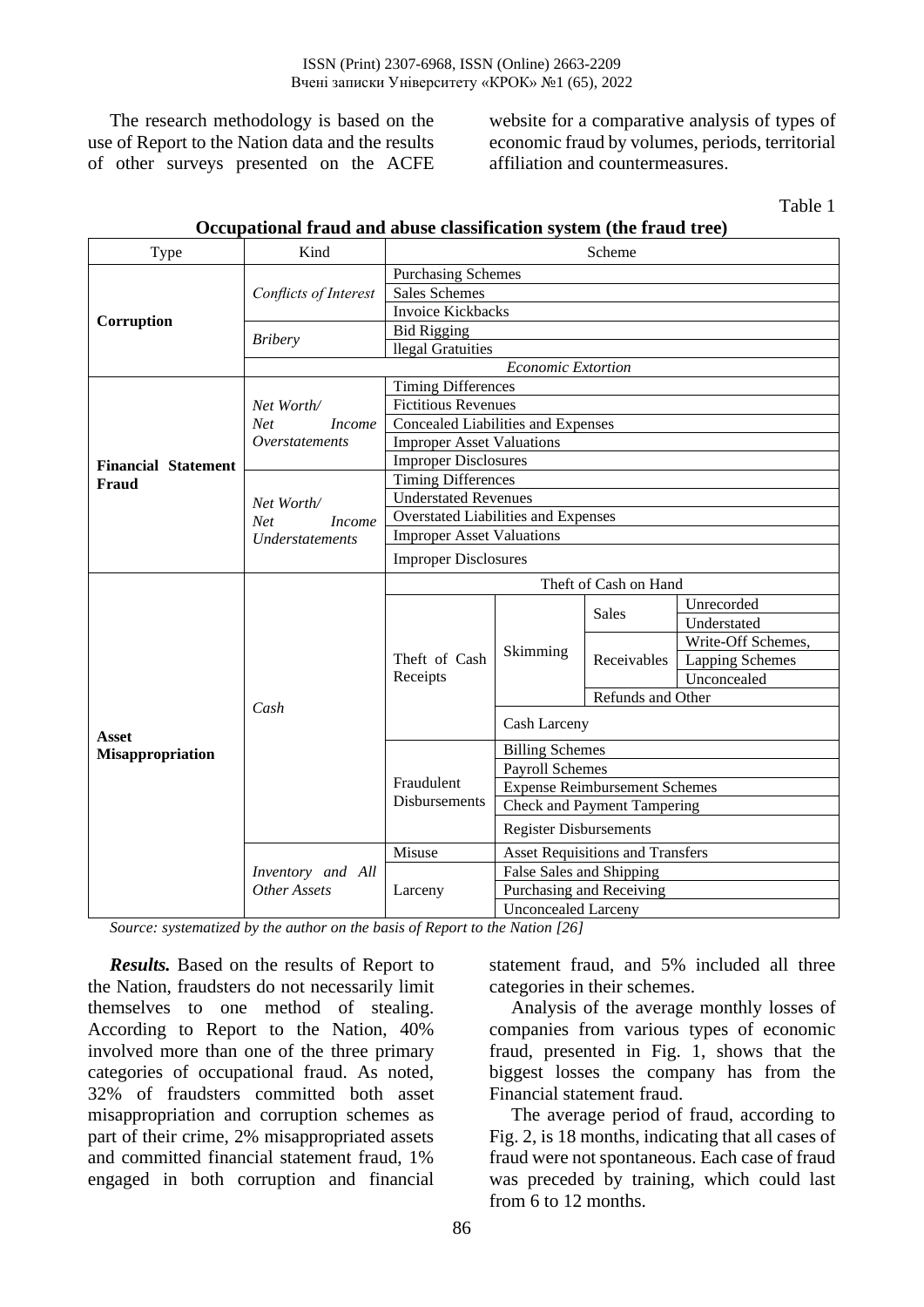

**Figure 1. The average monthly loss of companies from various types of economic fraud, \$** *Source: systematized by the author on the basis of Report to the Nation [26]*



**Figure 2. The average period from various types of economic fraud, months** *Source: systematized by the author on the basis of Report to the Nation [26]*

Analyzing various industries and cases of fraud, we found that the most common is corruption, which occurs in more than 40% (Insurance, Retail, Banking and financial services, Education), more than 50% (Health care, Technology, Food service and

hospitality, Construction, Information, Transportation and warehousing, Manufacturing) and more than 60% (Energy). We believe that corruption in each of the industries has its own specifics and different types (Table 2).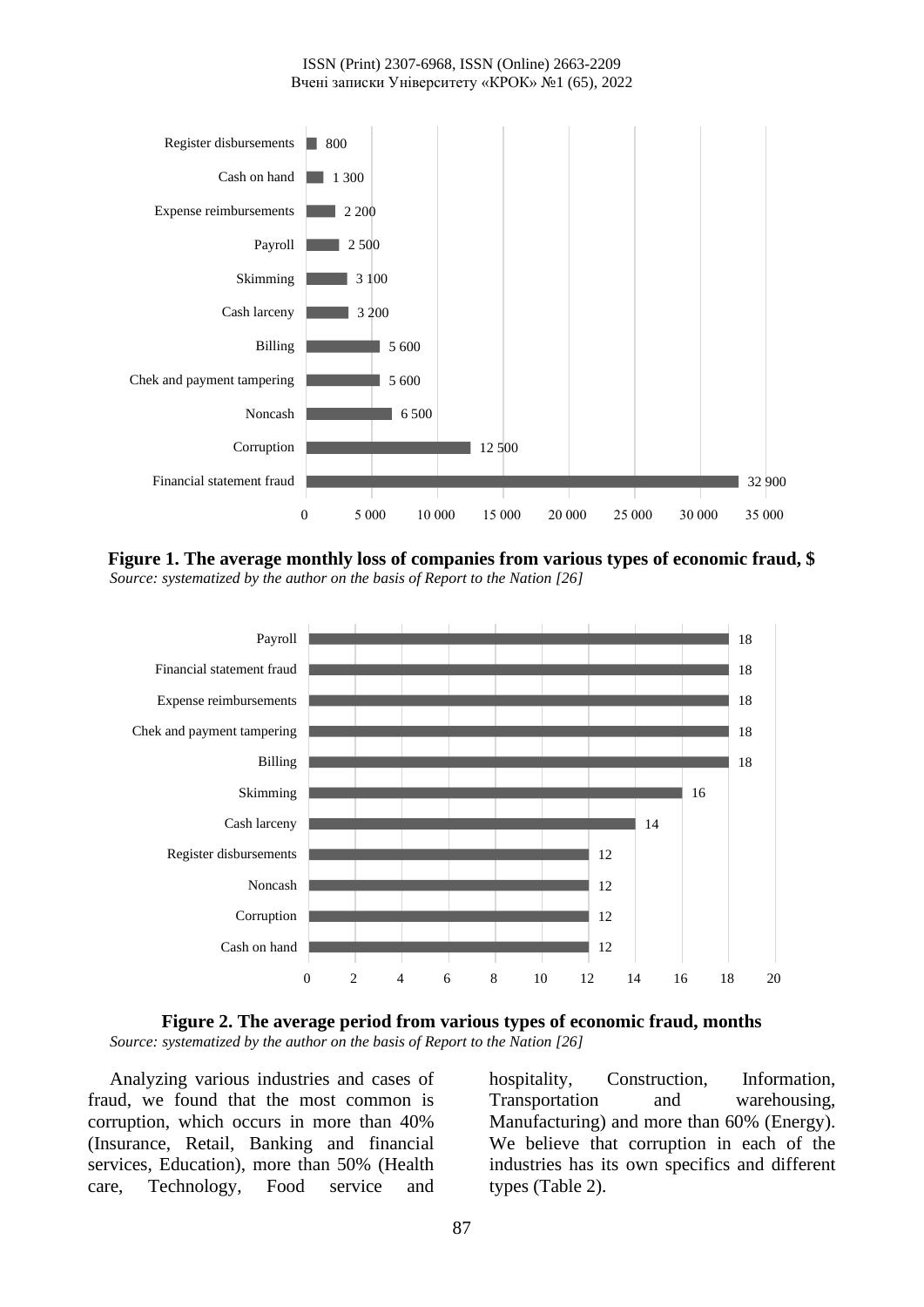Table 2

| Industry                                | Cases | Billing | Cash larceny | Cash on hand | Check and payment<br>tampering | Corruption | Expense reimbursements | Financial statement fraud | Noncash | Payroll | Register disbursements | Skimming |
|-----------------------------------------|-------|---------|--------------|--------------|--------------------------------|------------|------------------------|---------------------------|---------|---------|------------------------|----------|
| Banking and<br>financial services       | 351   | 10%     | 11%          | 14%          | 14%                            | 46%        | 8%                     | 11%                       | 11%     | 4%      | 2%                     | 10%      |
| Government and<br>public administration | 198   | 21%     | 8%           | 7%           | 9%                             | 57%        | 12%                    | $8\%$                     | 16%     | 16%     | 3%                     | 8%       |
| Manufacturing                           | 194   | 26%     | 5%           | 9%           | 7%                             | 59%        | 10%                    | 12%                       | 23%     | 10%     | 4%                     | 8%       |
| Health care                             | 130   | 20%     | 6%           | 8%           | 8%                             | 50%        | 11%                    | 9%                        | 18%     | 12%     | 2%                     | 9%       |
| Energy                                  | 97    | 24%     | 9%           | 6%           | 8%                             | 64%        | 16%                    | 8%                        | 13%     | 6%      | 3%                     | 2%       |
| Retail                                  | 91    | 19%     | 10%          | 9%           | 9%                             | 43%        | 7%                     | 4%                        | 24%     | 5%      | 7%                     | 14%      |
| Insurance                               | 88    | 15%     | 9%           | $8\%$        | 10%                            | 40%        | 9%                     | 5%                        | $8\%$   | 10%     | 2%                     | 11%      |
| Technology                              | 84    | 21%     | 6%           | 10%          | 6%                             | 54%        | 14%                    | $8\%$                     | 30%     | 5%      | $1\%$                  | $1\%$    |
| Transportation and<br>warehousing       | 82    | 20%     | 9%           | 15%          | 4%                             | 59%        | 11%                    | 7%                        | 22%     | 9%      | 4%                     | 11%      |
| Construction                            | 78    | 24%     | 8%           | 10%          | 14%                            | 56%        | 17%                    | 18%                       | 24%     | 24%     | 3%                     | 9%       |
| Education                               | 69    | 26%     | 9%           | 12%          | 12%                            | 49%        | 12%                    | 12%                       | 19%     | 14%     | 4%                     | 12%      |
| Information                             | 60    | 15%     | 5%           | 5%           | $8\%$                          | 58%        | 12%                    | 12%                       | 33%     | 7%      | 2%                     | 7%       |
| Food service and<br>hospitality         | 52    | 19%     | 10%          | 21%          | 17%                            | 54%        | 13%                    | 13%                       | 29%     | 19%     | 10%                    | 17%      |

**The most common occupational fraud schemes in various industries**

*Source: systematized by the author on the basis of Report to the Nation [26]*

The eight departments listed in Table 3 account for 76% of all professional fraud in the report presented in the Report to the Nation. In this table, we have identified the frequency of different types of professional fraud that have

occurred in each department. The information obtained can help companies assess the risks of fraud and implement effective anti-fraud tools in these high-risk areas.

Table 3

|                               | на поле социон оссирановат наца лененел не пізн аерагинено |         |              |                                |                                      |            |                        |                              |         |         |                           |          |
|-------------------------------|------------------------------------------------------------|---------|--------------|--------------------------------|--------------------------------------|------------|------------------------|------------------------------|---------|---------|---------------------------|----------|
| Department                    | Cases                                                      | Billing | Cash larceny | hand<br>$\overline{5}$<br>Cash | payment<br>tampering<br>and<br>Check | Corruption | Expense reimbursements | statement fraud<br>Financial | Noncash | Payroll | disbursements<br>Register | Skimming |
| Operations                    | 273                                                        | 16%     | 7%           | 8%                             | 11%                                  | 48%        | 9%                     | 6%                           | 16%     | 8%      | 1%                        | 6%       |
| Accounting                    | 230                                                        | 24%     | 15%          | 13%                            | 29%                                  | 33%        | 10%                    | 10%                          | 7%      | 16%     | 3%                        | 19%      |
| Executive/upper<br>management | 206                                                        | 31%     | 9%           | 10%                            | 12%                                  | 65%        | 18%                    | 22%                          | 21%     | 13%     | 2%                        | 12%      |
| <b>Sales</b>                  | 203                                                        | 11%     | 6%           | 7%                             | 2%                                   | 51%        | 8%                     | 6%                           | 18%     | 4%      | 2%                        | 11%      |
| Customer service              | 140                                                        | 8%      | 10%          | 16%                            | 11%                                  | 44%        | 6%                     | 7%                           | 17%     | 6%      | 3%                        | 10%      |
| Administrative<br>support     | 131                                                        | 23%     | 8%           | 15%                            | 15%                                  | 37%        | 16%                    | 5%                           | 12%     | 12%     | 5%                        | 10%      |
| Purchasing                    | 131                                                        | 27%     | 1%           | 4%                             | 2%                                   | 82%        | 5%                     | 2%                           | 14%     | 3%      | 0%                        | 2%       |
| Finance                       | 95                                                         | 26%     | 7%           | 11%                            | 12%                                  | 48%        | 20%                    | 14%                          | 12%     | 7%      | 3%                        | 12%      |

**The most common occupational fraud schemes in high-risk departments**

*Source: systematized by the author on the basis of Report to the Nation [26]*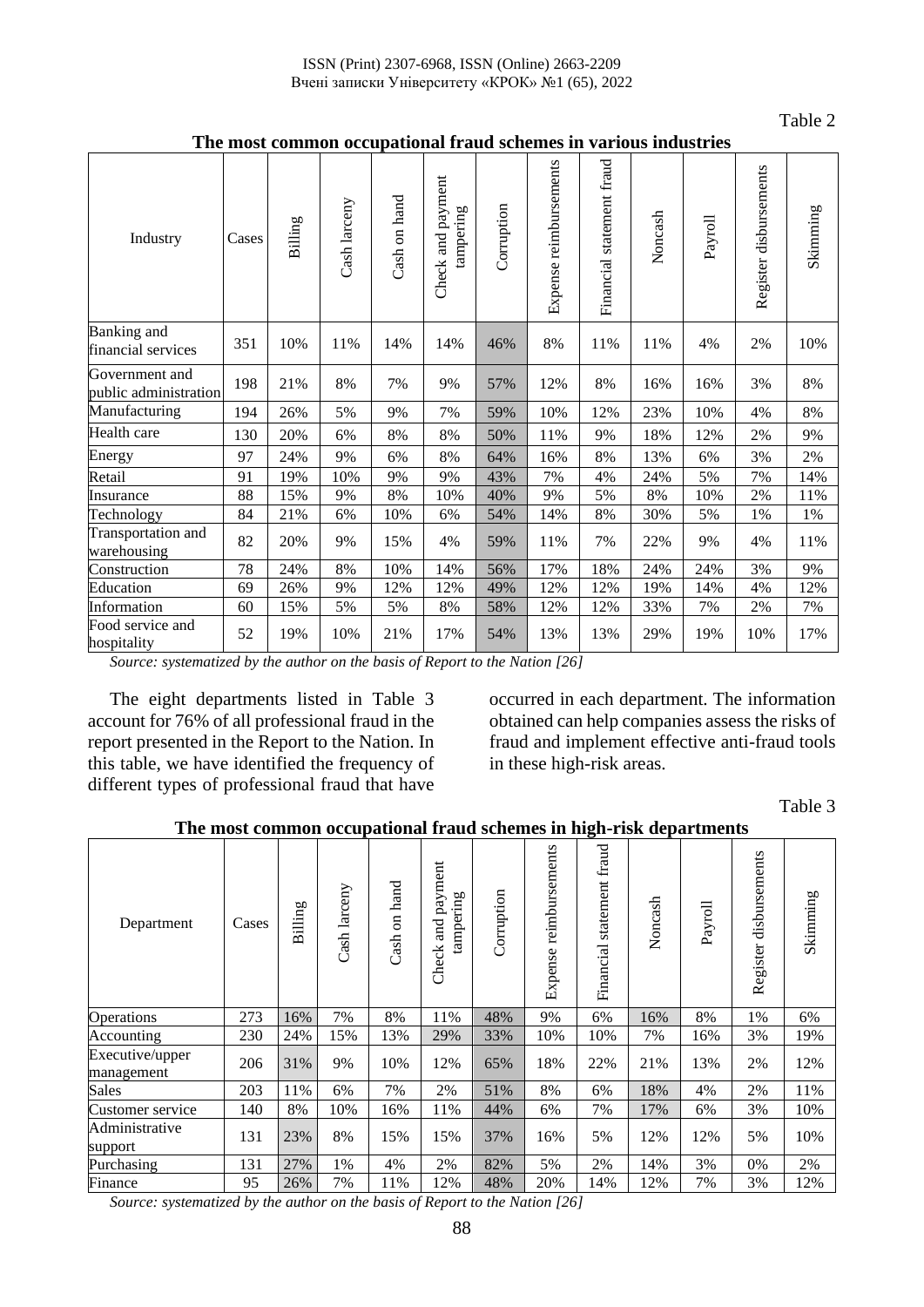It was found that corruption is also the most common in each department. In the Operations Department, the second most common types of fraud are Billing (16%) and Noncash (16%); in the Accounting department - Check and payment tampering (29%); in the Executive / upper management department - Billing (31%); in the Sales Department - Noncash (18%); in the Customer service department - Noncash (17%); in the Administrative Support Department - Billing (23%); in the Purchasing Department - Billing (27%); in the Department of Finance - Billing (26%).

The most common occupational fraud schemes by region are presented in Table 4.

Table 4

| <b>Schemes</b>              | Latin<br>America<br>and<br>Caribbean | Eastern Europe<br>and<br>Western/Central<br>Asia | Middle<br>East and<br>North<br>Africa | Southern<br>Asia | ັ<br>$Sub-$<br>Saharan<br>Africa | United<br>States and<br>Canada | Western<br>Europe |
|-----------------------------|--------------------------------------|--------------------------------------------------|---------------------------------------|------------------|----------------------------------|--------------------------------|-------------------|
| Corruption                  | 57%                                  | 59%                                              | 59%                                   | 71%              | 62%                              | 37%                            | 44%               |
| <b>Billing</b>              | 20%                                  | 13%                                              | 16%                                   | 18%              | 19%                              | 24%                            | 19%               |
| Noncash                     | 17%                                  | 15%                                              | 17%                                   | 15%              | 19%                              | 18%                            | 24%               |
| Financial statement fraud   | 11%                                  | 17%                                              | 8%                                    | 15%              | 9%                               | 8%                             | 10%               |
| Cash on hand                | 11%                                  | 9%                                               | 7%                                    | 12%              | 8%                               | 11%                            | 13%               |
| Cash larceny                | 6%                                   | 5%                                               | 7%                                    | 11%              | 5%                               | 10%                            | 9%                |
| Expense reimbursements      | 15%                                  | 2%                                               | 9%                                    | 10%              | 7%                               | 17%                            | 10%               |
| Skimming                    | 9%                                   | 7%                                               | 9%                                    | 10%              | 7%                               | 13%                            | 7%                |
| Check and payment tampering | 9%                                   | 5%                                               | 6%                                    | 5%               | 10%                              | 15%                            | 9%                |
| Payroll                     | 11%                                  | 4%                                               | 9%                                    | 4%               | 5%                               | 16%                            | 8%                |
| Register disbursements      | 2%                                   | 3%                                               | 4%                                    | 2%               | 1%                               | 4%                             | 3%                |

### **The most common occupational fraudschemes by region**

*Source: systematized by the author on the basis of Report to the Nation [26]*

Table 4 shows that the most common occupational fraud schemes in all countries are corruption, with Southern Asia having the highest levels. Among other types of occupational fraud schemes, Billing can be found most often in Latin America and Caribbean region, Noncash - in Western Europe region, Financial statement fraud - in Eastern Europe and Western / Central / Asia region, Cash on hand - Western Europe region, Cash larceny - in Southern Asia region, Expense reimbursements - in United States and Canada region, Skimming - in United States and Canada region, Check and payment tampering - in United States and Canada region, Payroll - in United States and Canada region, Register disbursements - in United States and Canada region and Middle East and North Africa region.

It is very important to identify the tools that should be used to identify occupational fraud.

The main tools of occupational fraud are initially detected by region are presented in Table 4.

According to the study, tip, internal audit and management review are used to identify company fraud in all regions.

Every company understands that it is not enough to detect fraud, but it is very necessary to periodically use anti-fraud controls. The most common anti-fraud controls are presented in Figure 3.

The most common anti-fraud controls on the results of the Nations Report are the External audit of financial statements (82%) and Code of conduct (82%). The least effective anti-fraud controls are Job rotation / mandatory vacation (25%) and Rewards for whistleblowers (15%).

The most common anti-fraud controls by region are presented in Table 5.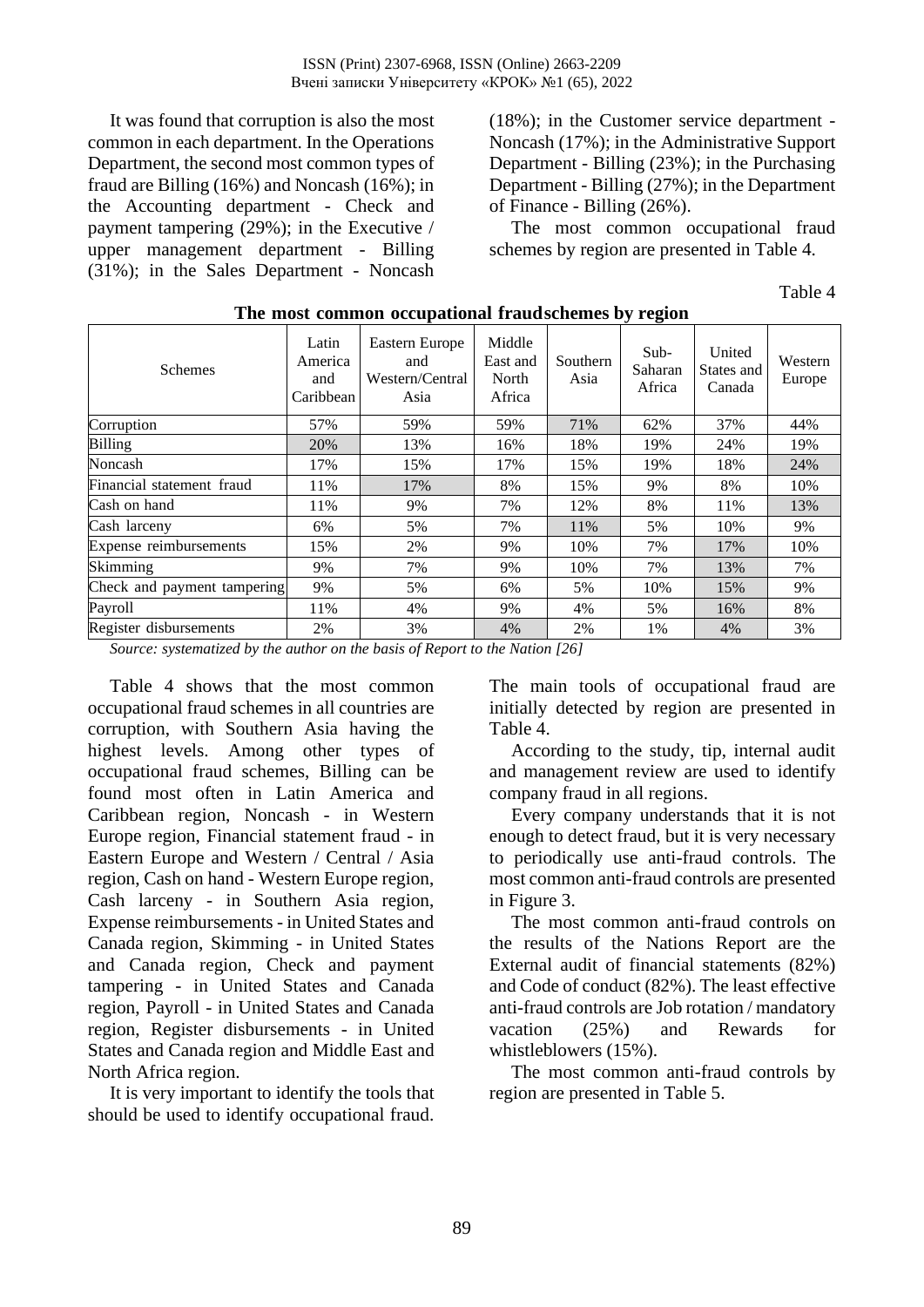Table 5

|                                          |                                      |                                                  |                                       |                  |                             | $\mathbf{\sigma}$              |                   |
|------------------------------------------|--------------------------------------|--------------------------------------------------|---------------------------------------|------------------|-----------------------------|--------------------------------|-------------------|
| Control                                  | Latin<br>America<br>and<br>Caribbean | Eastern Europe<br>and<br>Western/Central<br>Asia | Middle<br>East and<br>North<br>Africa | Southern<br>Asia | $Sub-$<br>Saharan<br>Africa | United<br>States and<br>Canada | Western<br>Europe |
| Tip                                      | 58%                                  | 41%                                              | 41%                                   | 51%              | 48%                         | 32%                            | 41%               |
| Internal audit                           | 11%                                  | 23%                                              | 24%                                   | 16%              | 10%                         | 18%                            | 16%               |
| Management review                        | 10%                                  | 9%                                               | 9%                                    | 7%               | 11%                         | 16%                            | 10%               |
| Automated transaction/data<br>monitoring | 3%                                   | 5%                                               | 4%                                    | 1%               | 4%                          | 5%                             | 9%                |
| By accident                              | 5%                                   | 6%                                               | 1%                                    | 5%               | 5%                          | 7%                             | 6%                |
| Document examination                     | 5%                                   | 1%                                               | 4%                                    | 9%               | 6%                          | 5%                             | 6%                |
| External audit                           | 2%                                   | 4%                                               | 5%                                    | 3%               | 4%                          | 4%                             | 5%                |
| Account reconciliation                   | 3%                                   | 4%                                               | 7%                                    | 5%               | 6%                          | 5%                             | 2%                |
| Surveillance/monitoring                  | 1%                                   | 2%                                               |                                       | 1%               | 2%                          | 5%                             | 2%                |
| Confession                               | -                                    | $\overline{\phantom{a}}$                         | 1%                                    |                  | 1%                          | 1%                             | 1%                |
| Notification by law<br>enforcement       | 1%                                   | 2%                                               | 2%                                    | 1%               | 2%                          | 2%                             | 1%                |
| Other                                    |                                      | 1%                                               | $1^{\wedge}$                          | 1%               | 1%                          | 1%                             | 1%                |

### **The main tools of occupational fraud are initially detected by region**

*Source: systematized by the author on the basis of Report to the Nation [26]*





*Source: systematized by the author on the basis of Report to the Nation [26]*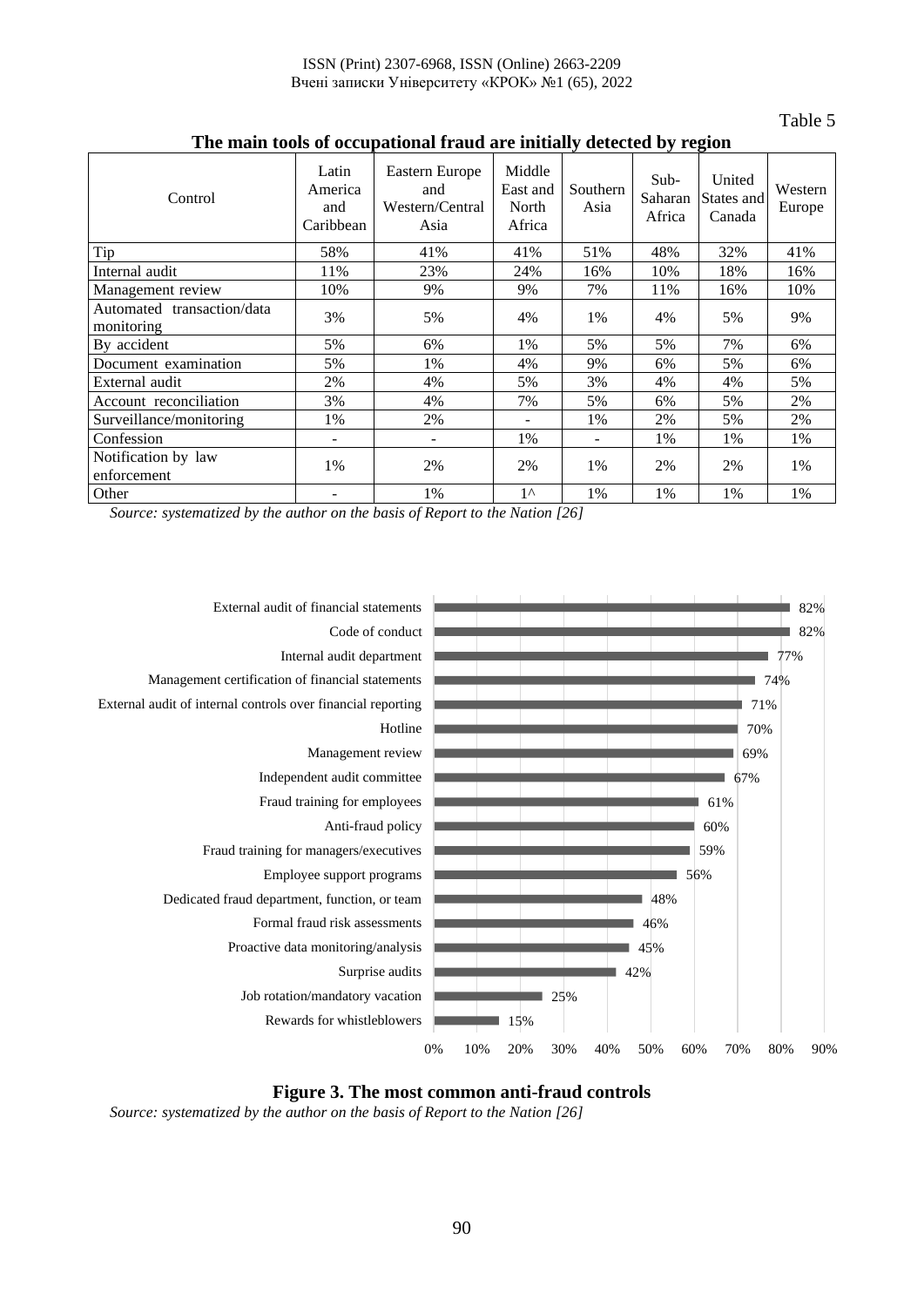| тие нюм соннцон ани-пайй сони ою бу тедон                                      |                                      |                                                  |                                       |                  |                           |                                |                   |
|--------------------------------------------------------------------------------|--------------------------------------|--------------------------------------------------|---------------------------------------|------------------|---------------------------|--------------------------------|-------------------|
| Control                                                                        | Latin<br>America<br>and<br>Caribbean | Eastern Europe<br>and<br>Western/Central<br>Asia | Middle<br>East and<br>North<br>Africa | Southern<br>Asia | Sub-<br>Saharan<br>Africa | United<br>States and<br>Canada | Western<br>Europe |
| Code of conduct                                                                | 84%                                  | 83%                                              | 82%                                   | 88%              | 89%                       | 74%                            | 84%               |
| Internal audit department                                                      | 81%                                  | 81%                                              | 86%                                   | 85%              | 87%                       | 66%                            | 74%               |
| External audit of financial<br>statements                                      | 76%                                  | 83%                                              | 89%                                   | 91%              | 87%                       | 72%                            | 90%               |
| Management review                                                              | 70%                                  | 71%                                              | 71%                                   | 72%              | 72%                       | 63%                            | 72%               |
| Management certification of<br>financial statements                            | 69%                                  | 68%                                              | 79%                                   | 84%              | 83%                       | 65%                            | 78%               |
| Independent audit committee                                                    | 69%                                  | 69%                                              | 71%                                   | 76%              | 74%                       | 56%                            | 65%               |
| Hotline                                                                        | 67%                                  | 75%                                              | 68%                                   | 72%              | 76%                       | 63%                            | 68%               |
| audit of<br>internal<br>External<br>controls<br>financial<br>over<br>reporting | 65%                                  | 66%                                              | 70%                                   | 85%              | 76%                       | 63%                            | 77%               |
| training<br>Fraud<br>for<br>managers/executives                                | 52%                                  | 60%                                              | 54%                                   | 66%              | 62%                       | 55%                            | 58%               |
| Anti-fraud policy                                                              | 52%                                  | 52%                                              | 60%                                   | 63%              | 69%                       | 51%                            | 56%               |
| Fraud training for employees                                                   | 52%                                  | 62%                                              | 58%                                   | 63%              | 67%                       | 55%                            | 59%               |
| Employee support programs                                                      | 50%                                  | 21%                                              | 32%                                   | 45%              | 58%                       | 66%                            | 51%               |
| Dedicated fraud department,<br>function, or team                               | 35%                                  | 55%                                              | 44%                                   | 53%              | 56%                       | 41%                            | 47%               |
| Formal fraud risk assessments                                                  | 32%                                  | 37%                                              | 43%                                   | 45%              | 53%                       | 42%                            | 52%               |
| Proactive<br>data<br>monitoring/analysis                                       | 30%                                  | 40%                                              | 43%                                   | 42%              | 47%                       | 43%                            | 48%               |
| Surprise audits                                                                | 28%                                  | 46%                                              | 48%                                   | 48%              | 47%                       | 35%                            | 40%               |
| rotation/mandatory<br>Job<br>vacation                                          | 21%                                  | 21%                                              | 24%                                   | 33%              | 30%                       | 20%                            | 25%               |
| Rewards for whistleblowers                                                     | 5%                                   | 12%                                              | 14%                                   | 24%              | 18%                       | 14%                            | 7%                |

**The most common anti-fraud controls by region**

*Source: systematized by the author on the basis of Report to the Nation [26]*

Table 5 shows that in most countries in the region as anti-fraud controls use Code of Conduct - Sub-Saharan Africa (89%), Latin America and Caribbean (84%), Eastern Europe and Western / Central Asia (83%) , United States and Canada (74%), as well as External audit of financial statements - Southern Asia (91%), Western Europe (90%) and Middle East and North Africa (89%).

It should be noted that a large number of companies use proactive data monitoring/analysis (from 30% to 48%), an integral part of which is blockchain technology.

We believe that the creation and use of blockchain technologies in financial transactions is a necessary condition to protect companies from various types of fraud.

To solve this problem, we propose an algorithm for creating and using blockchain technologies at the enterprise (Figure 4).

To substantiate the need for the introduction of blockchain technologies at the company level, in the context of ensuring internal control over financial transactions between different countries, a SWOT analysis was conducted (Fig. 5).

Table 6

In Figure 5 shows the results of a SWOT analysis of the implementation of blockchain technologies at the company level for financial transactions of companies between different countries. The most significant main advantages are: the ability to track changes in financial documents; minimization of delays in the preparation of financial documents; reduction of administrative efforts on internal control of financial transactions; improving the business reputation of companies that use blockchain technology; easier to detect fraud.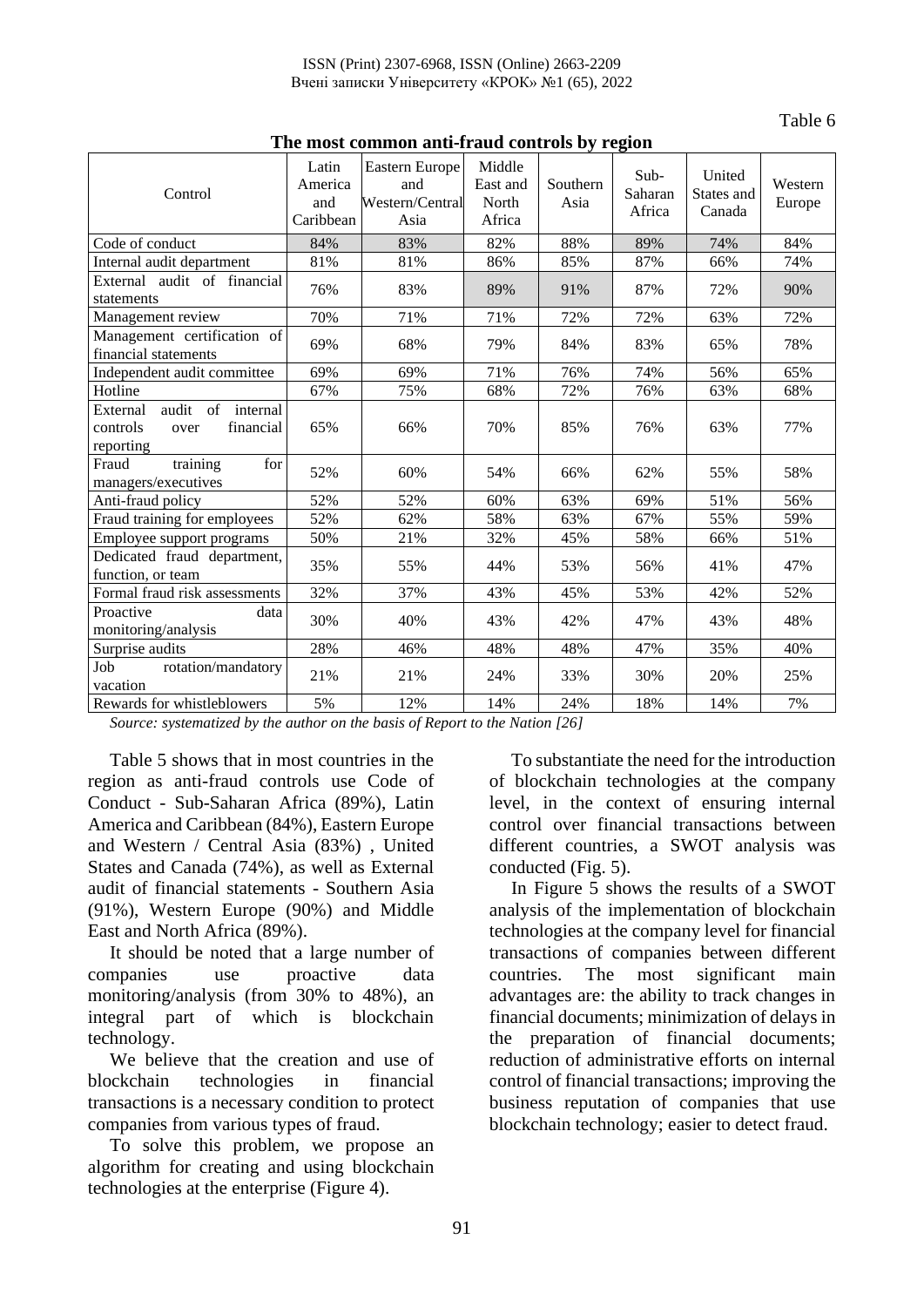

### **Figure 4. The main stages of creation and use of blockchain technologies for financial transactions of the company**

*Source: developed by the author*

| <b>Strengths</b>                                           | <b>Weaknesses</b>                                                                                                  |
|------------------------------------------------------------|--------------------------------------------------------------------------------------------------------------------|
| the ability to track changes in financial documents;       | immature mechanism and little experience in the                                                                    |
| minimization of delays in the preparation of financial     | application of blockchain technologies in Ukraine;                                                                 |
| documents:                                                 | the need to transform the system of interaction between                                                            |
| reduction of administrative efforts on internal control of | subjects of financial transactions;                                                                                |
| financial transactions:                                    | the need to develop regulatory support for the use of                                                              |
| improving the business reputation of enterprises that use  | blockchain technologies in Ukraine                                                                                 |
| blockchain technologies;                                   |                                                                                                                    |
| easier fraud detection, etc.                               |                                                                                                                    |
| <b>Possibilities</b>                                       | <b>Threats</b>                                                                                                     |
| compliance with general trends in the development of       | lack of a universal approach in determining the criteria for                                                       |
| financial relations:                                       | cross-border exchange of financial information to be used                                                          |
| improving the efficiency of fraud detection activities;    | by different stakeholders;                                                                                         |
|                                                            | transparency of information and computer confirmation of blockchain technology must be adopted by all stakeholders |
| transactions performed                                     | to ensure that it works properly                                                                                   |
|                                                            |                                                                                                                    |

## **Figure 5. SWOT-analysis of the implementation of blockchain technologies for financial transactions of companies between different countries**

*Source: developed by the author*

At the same time, among the threats are: the lack of a universal approach in determining the criteria for cross-border exchange of financial information to be used by different stakeholders; blockchain technology must be accepted by all stakeholders for it to work properly.

So, although the blockchain is still under development, it can dramatically change the way we do business, especially in the financial transactions of companies between different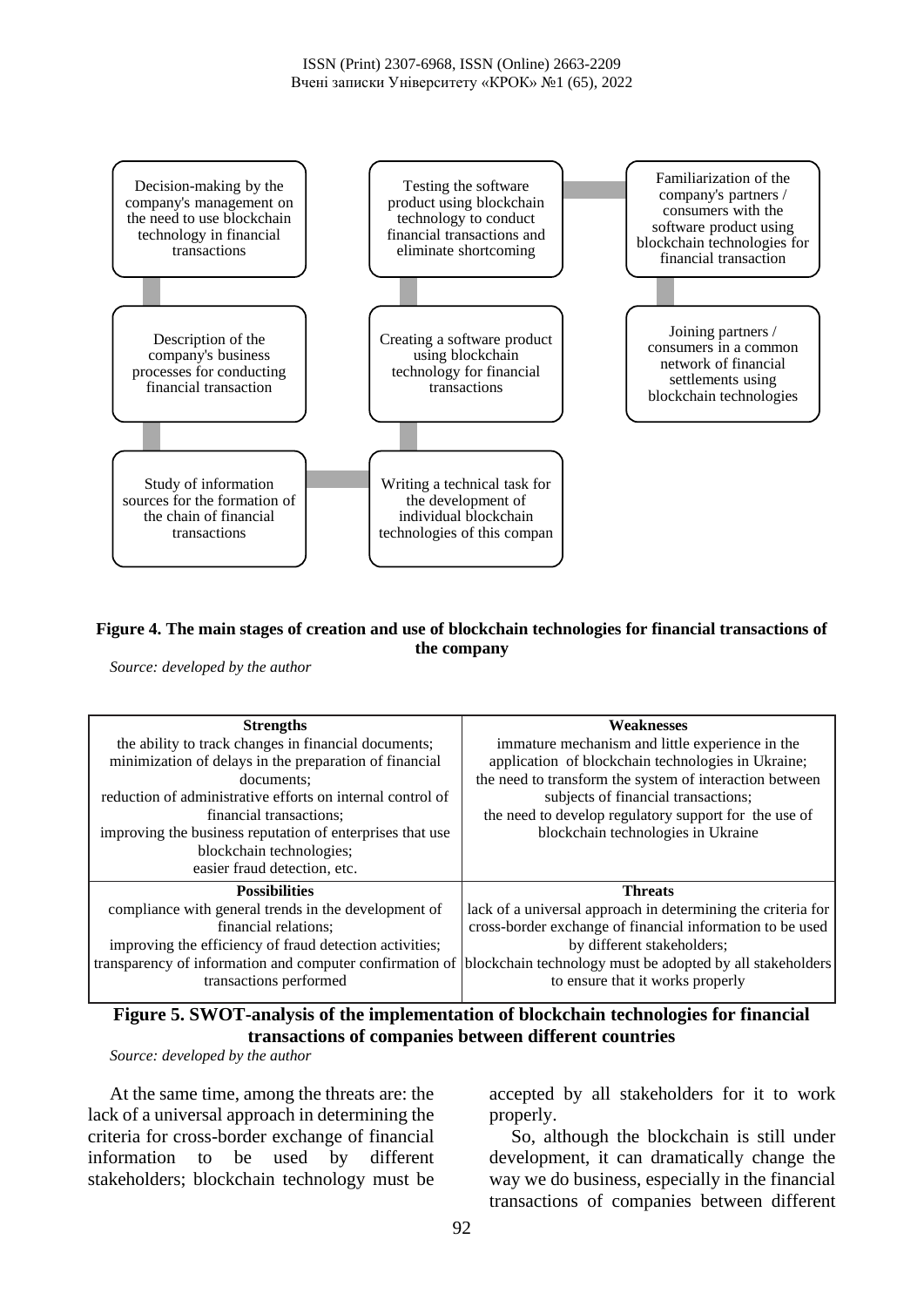countries and can be used to ensure the economic security of enterprises.

*Conclusions.* According to the results of the study, the following conclusions can be drawn:

1. The article examines the nature and main types of fraud, based on the classification of the Association of Certified Fraud Examiners (ACFE), which proposes the division of fraud into three groups: Corruption, Financial Statement Fraud and Asset Misappropriation.

2. Based on the Report to the Nation prepared by the Association of Certified Fraud Examiners (ACFE), the average monthly loss of companies from various types of economic fraud and the period from various types of economic fraud were analyzed. It is established that the largest monthly losses of the company are from the Financial statement fraud, which lasts an average of 18 months.

3. The frequency of cases of different types of fraud depending on the industry is analyzed. It is established that the most common companies in every industry are corruption.

4. The 8 most risky departments in which various types of fraud occur have been identified. It was found that corruption is also the most common in each department. Thus, in the Operations Department, the second most common types of fraud are Billing (16%) and Noncash (16%); in the Accounting department - Check and payment tampering (29%); in the Executive / upper management department - Billing (31%); in the Sales Department - Noncash (18%); in the Customer service department - Noncash (17%); in the Administrative Support Department - Billing (23%); in the Purchasing - Billing department (27%); in the Department of Finance - - Billing (26%).

5. The most common occupational fraud schemes by region were studied. It has been established that the most common occupational fraud schemes in all countries are corruption, with Southern Asia having the highest levels.

6. The main tools of occupational fraud are initially detected by region. It is established that the type, internal audit and management review are used to identify company fraud in all regions.

7. The study of the most common anti-fraud controls showed that the most effective of these are the External audit of financial statements (82%) and Code of conduct (82%). The least effective anti-fraud controls are Job rotation / mandatory vacation (25%) and Rewards for whistleblowers (15%).

8. It is established that in most countries in the region as anti-fraud controls use Code of Conduct - Sub-Saharan Africa (89%), Latin America and Caribbean (84%), Eastern Europe and Western / Central Asia (83%), United States and Canada (74%), as well as External audit of financial statements - Southern Asia (91%), Western Europe (90%) and Middle East and North Africa (89%). It should be noted that a large number of companies use proactive data monitoring / analysis (from 30% to 48%), an integral part of which is blockchain technology.

9. The main stages of creation and use of blockchain technologies for financial transactions of the company are offered, which will allow to carry out anti-fraud controls more effectively.

*Supporting Agencies.* The article is funded by the Matej Bel University program «UMB Support Scheme for International Researchers».

### *References:*

1. Cooper, D. J., Dacin, T., & Palmer, D. (2013), "Fraud in accounting, organizations and society: Extending the boundaries of research", *Accounting, Organizations and Society,* №38, рр. 440–457.

2. Taylor, J. (2007), "Company fraud in Victorian Britain: The Royal British Bank scandal of 1856", *The English Historical Review,* №122, рр. 700–724.

3. Toms, S. (2017), Fraud and financial scandals. In J. F. Wilson, S. Toms, A. de Jong, & E. Buchnea (Eds.), The Routledge Companion to business history and New York: Routledge. pp. 358–372. Abingdon.

4. Biegelman, Martin T. (2013), Faces of Fraud: Cases and Lessons from a Life Fighting Fraudsters. Hoboken, NJ: Wiley.

5. Goldmann, Peter (2010), Fraud in the Markets: Why It Happens and How to Fight It. Hoboken, NJ: Wiley.

6. Comer, Michael J. (2003), Investigating Corporate Fraud. Aldershot, UK: Gower Publishing.

7. O'Gara, J. D. (2004), Corporate Fraud: Case Studies in Detection and Prevention. Hoboken, NJ: Wiley.